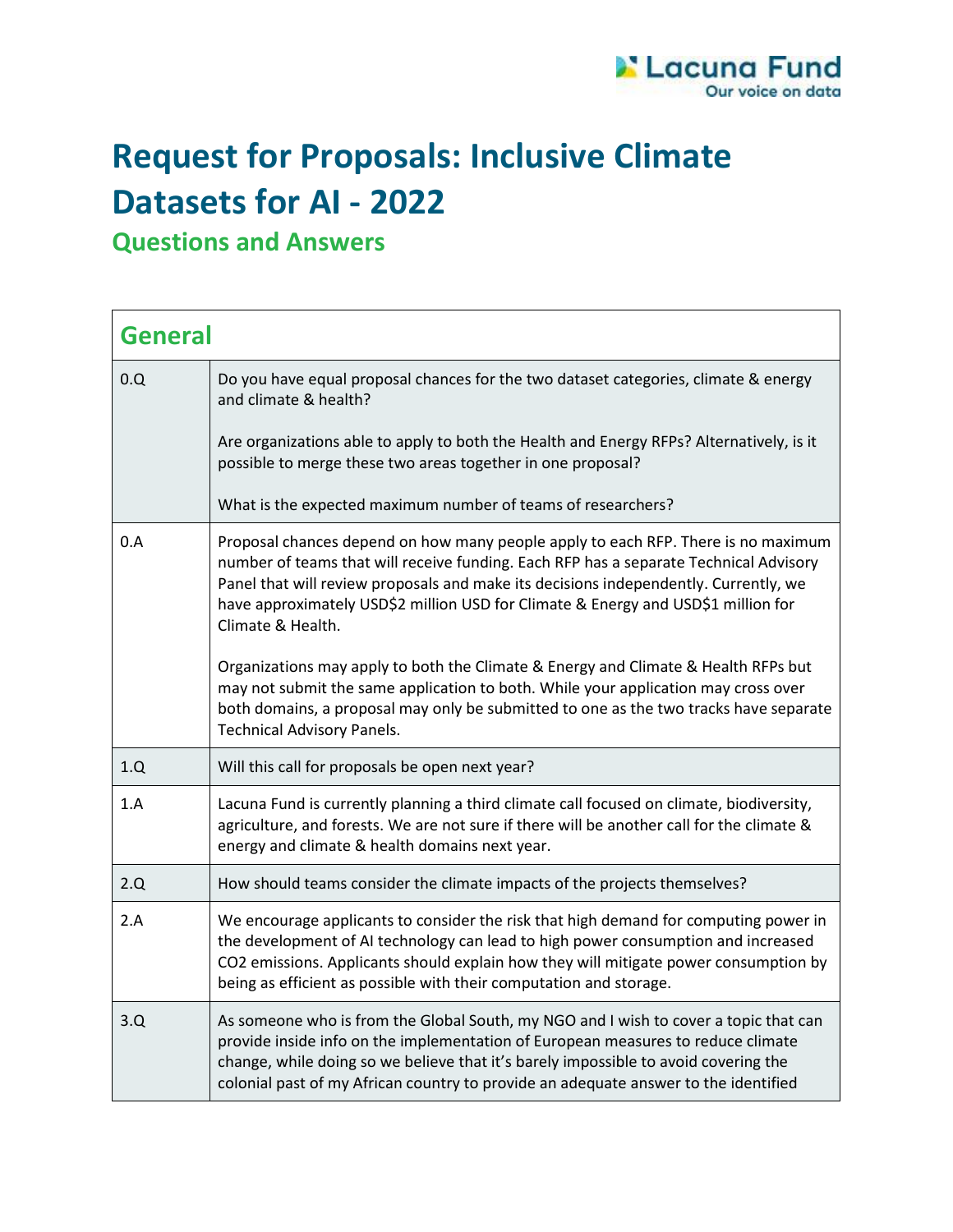|     | problem. Have you considered that aspect while formulating your criteria on which you<br>will select the projects that will be funded?                                                                                                                                                                                                                                                                                                                                                                                                                |
|-----|-------------------------------------------------------------------------------------------------------------------------------------------------------------------------------------------------------------------------------------------------------------------------------------------------------------------------------------------------------------------------------------------------------------------------------------------------------------------------------------------------------------------------------------------------------|
| 3.A | Lacuna Fund's evaluation criteria are built directly from our Guiding Principles. Our<br>Equity principle ensures that the funded datasets improve representation for the Global<br>South and underserved communities globally, and our Participatory Approach principle<br>promotes community ownership of data creation and governance. Datasets must be<br>locally developed and owned. Applicants may describe historical context, including<br>colonial history, to explain the problem that your proposed dataset will be designed to<br>solve. |
| 4.Q | Is the webinar recording available?                                                                                                                                                                                                                                                                                                                                                                                                                                                                                                                   |
| 4.A | The webinar recording (in English) and slides are available on our website.                                                                                                                                                                                                                                                                                                                                                                                                                                                                           |
| 5.Q | Do you have to be a data scientist to join the platform or is it open to other colleagues?                                                                                                                                                                                                                                                                                                                                                                                                                                                            |
| 5.A | The partnership and mentorship platform hosted by Climate Change AI is open to all;<br>you do not need to be a data scientist. Join the platform to find experts in different<br>areas (e.g., climate change, energy, health, data science, etc.).                                                                                                                                                                                                                                                                                                    |
| 6.Q | Is it possible to fund projects about the effect of raising cattle on the land and the<br>climate? For example, measuring data about greenhouse gas emissions?<br>Can a proposal focus on collecting data on gender dimensions on climate risk insurance<br>for crops and livestock among the small-scale farmers using mobile based applications?<br>Is it possible to apply with a project in Climate & Agriculture, or do you think it is off<br>topic?                                                                                            |
| 6.A | This request for proposals focuses on human health or energy. We anticipate releasing<br>another RFP focused on climate, biodiversity, agriculture, and forests later this year or<br>early next year. Proposals around agriculture and climate would be a better fit for that<br>RFP, unless they have a clear connection to human health or energy.                                                                                                                                                                                                 |
| 7.Q | Can an organization submit more than one proposal? Is there a limit to the number of<br>proposals an organization can submit?                                                                                                                                                                                                                                                                                                                                                                                                                         |
| 7.A | Yes, an organization or team of organizations may submit more than one application.<br>There is no limit to the number of proposals.                                                                                                                                                                                                                                                                                                                                                                                                                  |
| 8.Q | Do we have a sense as to who are going to be the most likely users of the datasets?                                                                                                                                                                                                                                                                                                                                                                                                                                                                   |
| 8.A | We ask applicants to identify the most likely users of the datasets. The datasets will be<br>publicly available. We hope that datasets will be used by researchers, policy makers,<br>not-for-profit organizations, businesses, and others based in the local geography, as<br>well as entities around the globe who are working toward more equitable outcomes for<br>climate & energy and climate & health.                                                                                                                                         |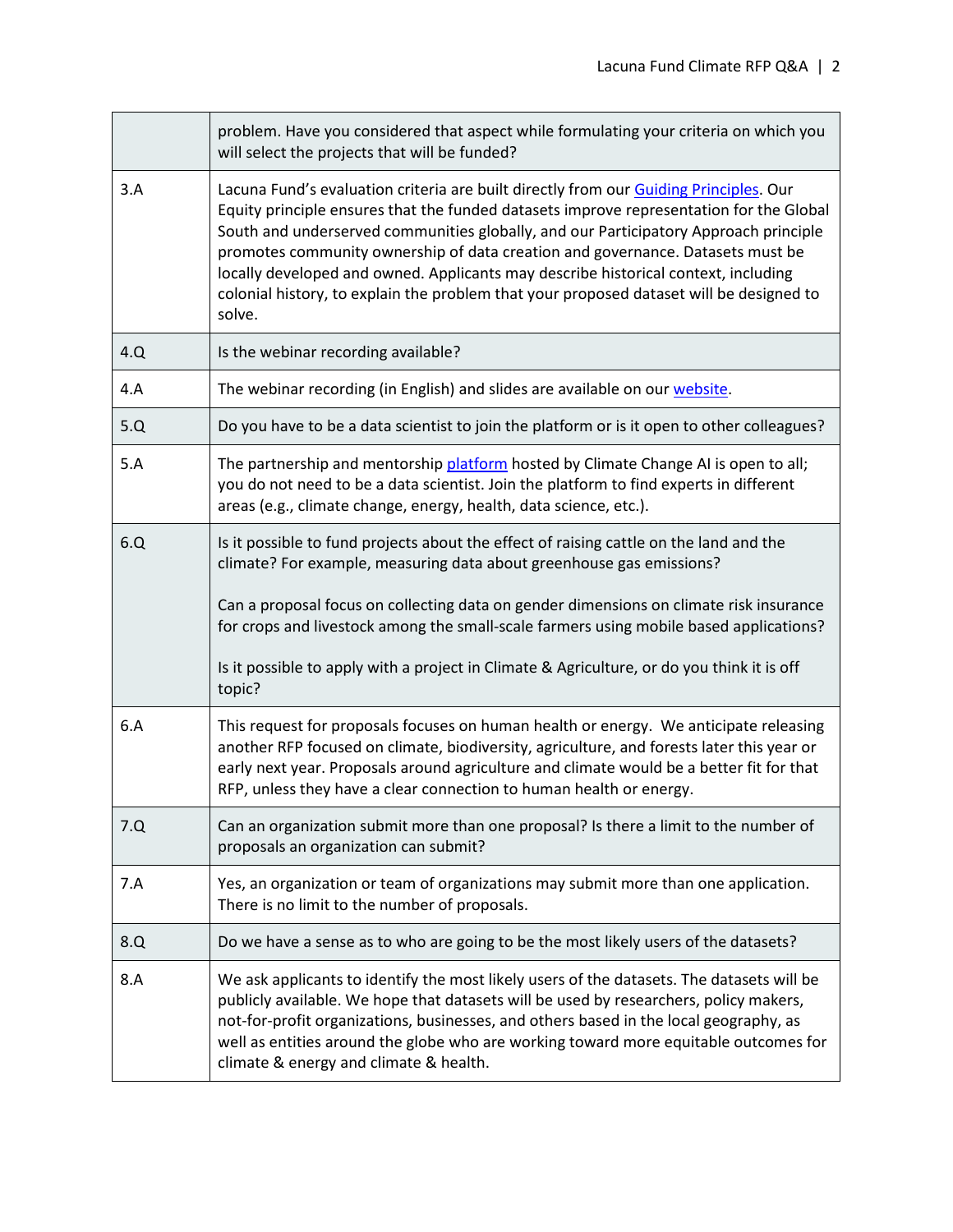| <b>Eligibility</b> |                                                                                                                                                                                                                                                                                           |
|--------------------|-------------------------------------------------------------------------------------------------------------------------------------------------------------------------------------------------------------------------------------------------------------------------------------------|
| 9.Q                | What organizations can apply?                                                                                                                                                                                                                                                             |
| 9.A                | Please see a full list of eligibility criteria on page 3 of the Request for Proposals (Climate<br>& Energy or Climate & Health).                                                                                                                                                          |
| 10.Q               | 1. Are consultancies eligible to be part of a project team if working in a partnership with<br>an NGO (with the NGO acting as lead applicant)?                                                                                                                                            |
|                    | 2. We are a for-profit research and consulting firm and have a project we would like to<br>submit. We would like to partner with a non-profit AI research organization to assist<br>with community outreach, as well as ML modelling. Is it possible to apply? Both are<br>locally based. |
|                    | 3. We are a for-profit energy research and consulting firm, and we are partnering with a<br>for-profit social impact organization. Both organizations are based in an African country.<br>Please advise on the eligibility of the partnership.                                            |
|                    | Although I am a for-profit organization, my mission is well aligned with doing good<br>globally for social reasons. Would I have the chance to respond to this opportunity?                                                                                                               |
|                    | 4. Is a private startup company registered under DPIIT (India) eligible for funding?                                                                                                                                                                                                      |
|                    | 5. Can an organization that is a 501(c)(3) charitable organization and a research<br>institution, housed within and process sponsored research grants through a public or<br>state-controlled institution of higher education, respond to this RFP?                                       |
| 10.A               | Please find a full list of eligibility criteria on page 3 of the RFP (Climate & Energy or<br>Climate & Health).                                                                                                                                                                           |
|                    | To be eligible for funding, organizations must be either a non-profit entity, research<br>institution, for-profit social enterprise, or a team of such organizations. Organizations<br>must also have a mission supporting societal good, broadly defined.                                |
| 11.Q               | Does the main applicant have to have a substantial presence in the region or does one<br>of the consortium partners need to have that?                                                                                                                                                    |
| 11.A               | Please find a full list of eligibility criteria on page 3 of the RFP (Climate & Energy or<br>Climate & Health).                                                                                                                                                                           |
|                    | To be eligible to apply for funding, organizations must be headquartered in or have a<br>substantial partnership in the country or region where data will be collected.                                                                                                                   |
| 12.Q               | Can the data science team doing the data curation be located in another country to<br>where the data is being collected?                                                                                                                                                                  |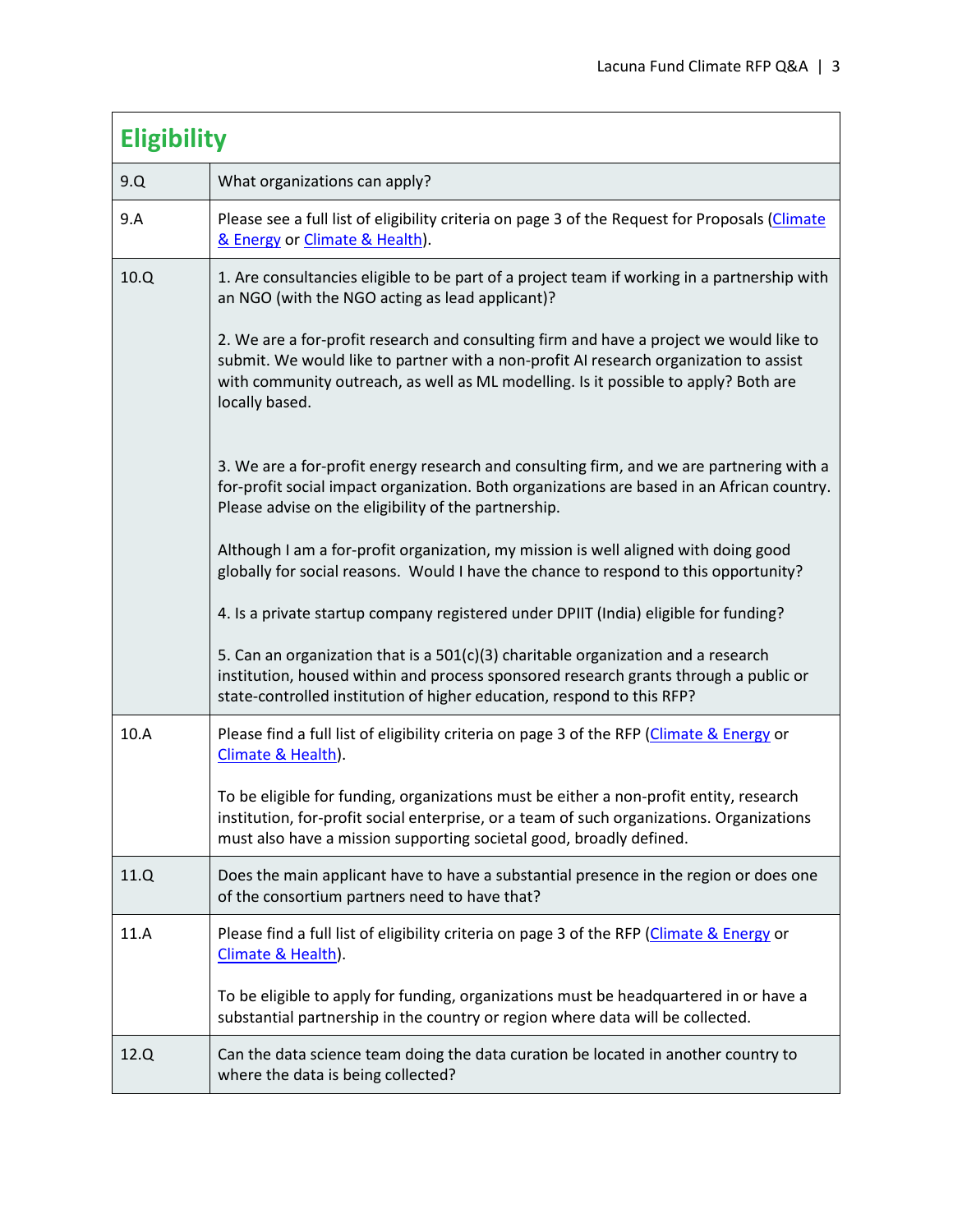| 12.A | Yes. We prefer that the data curation team is located in-country, but it's possible for the<br>team to be located elsewhere as long as the primary institution is in the data collection<br>geography or has a substantial partner in that geography.                                                                                                                                                                                                                                                        |
|------|--------------------------------------------------------------------------------------------------------------------------------------------------------------------------------------------------------------------------------------------------------------------------------------------------------------------------------------------------------------------------------------------------------------------------------------------------------------------------------------------------------------|
| 13.Q | Is it possible to include multi-hazards datasets, for example, flash floods and landslides?                                                                                                                                                                                                                                                                                                                                                                                                                  |
|      | Would datasets that include language data as a part of the larger<br>dataset encompassing socioeconomic, climate, health or energy data be considered for<br>this funding opportunity?                                                                                                                                                                                                                                                                                                                       |
|      | Do you accept proposals on urban air quality?                                                                                                                                                                                                                                                                                                                                                                                                                                                                |
| 13.A | Multi-hazards, language, and air quality datasets (and more) are eligible for funding, as<br>long as there are clear links to climate change and health or energy impacts.                                                                                                                                                                                                                                                                                                                                   |
| 14.Q | Please define what it means for an organization to be "headquartered" in a geography.                                                                                                                                                                                                                                                                                                                                                                                                                        |
| 14.A | An organization is headquartered in a geography when its headquarters (center of<br>managerial and administrative functions) - not just a country or regional office - are<br>located in the geography.                                                                                                                                                                                                                                                                                                      |
| 15.Q | What if the primary applicant is a locally registered NGO in a given country, but is part<br>of a larger INGO that is also registered in the Global North?                                                                                                                                                                                                                                                                                                                                                   |
|      | Can an international organization be the principal applicant?                                                                                                                                                                                                                                                                                                                                                                                                                                                |
| 15.A | Lacuna Fund prefers organizations that are headquartered in the geography. The<br>biggest impacts of climate change are on communities in the Global South. Thus,<br>making datasets for machine learning more representative of and accessible to those<br>communities requires support for local teams working on locally identified needs. If you<br>are an international organization with an office in the local geography, you need a<br>partner with a lead role that is headquartered in the region. |
| 16.Q | We have potential partners and/or lead organizations for our consortium in South Africa<br>and Senegal. Each has roughly similar capacity. Given the Fund's emphasis on low- and<br>middle-income contexts, would it be to the consortium's advantage to base the project<br>in Senegal, as it is a lower-income context than South Africa? Or, for proposal review<br>purposes are they equivalent?                                                                                                         |
|      | Is an applicant from a Chinese institution or an upper-middle income country like<br>Colombia eligible to apply? Or only low- and middle-income countries?                                                                                                                                                                                                                                                                                                                                                   |
|      | Are NGOs based in African countries eligible to apply?                                                                                                                                                                                                                                                                                                                                                                                                                                                       |
| 16.A | Lacuna Fund prefers that the lead applicant is based in the geography where the data is<br>being collected. We suggest that you determine where you base your project based on<br>which location has the best contextual understanding of the problem you are                                                                                                                                                                                                                                                |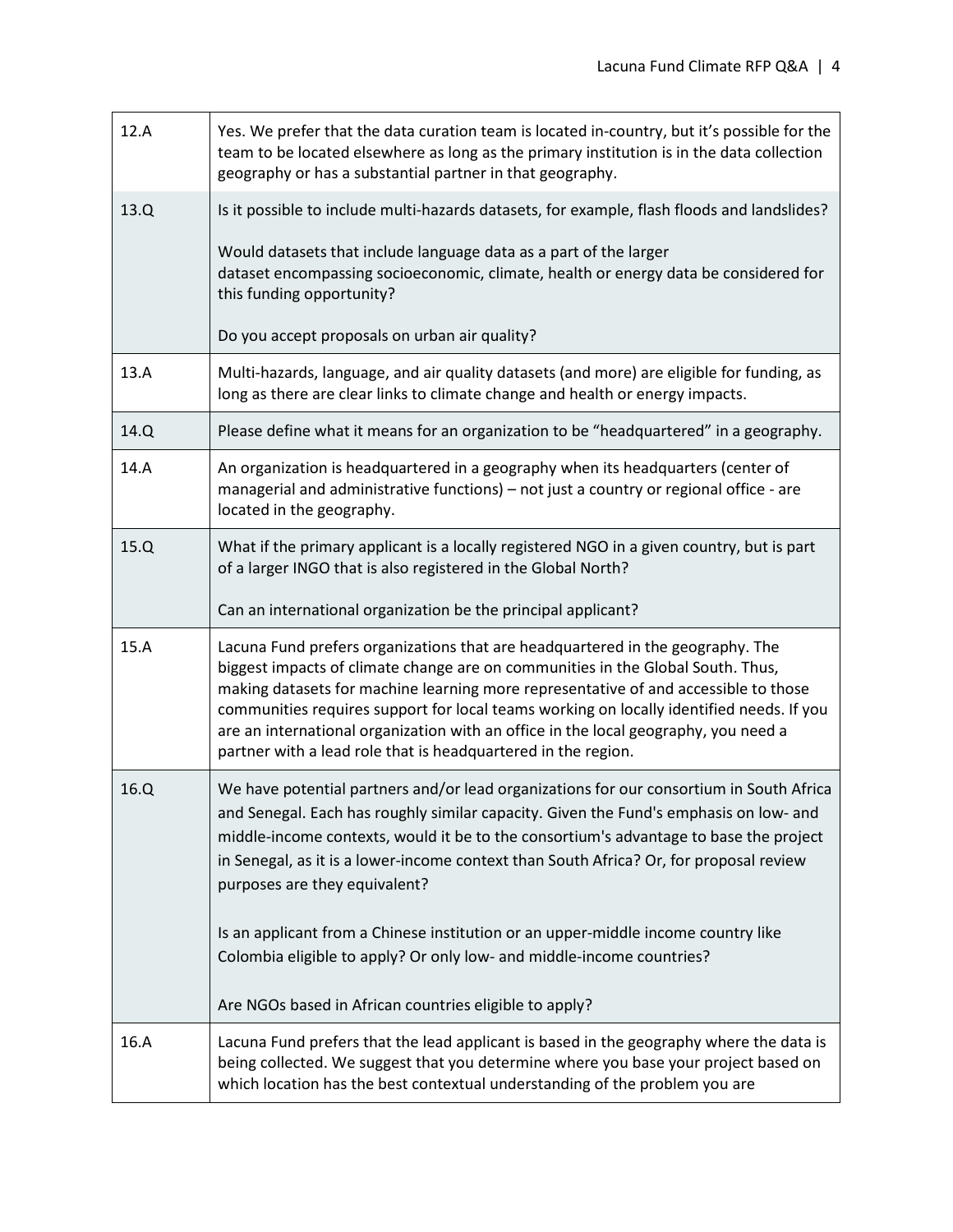|                           | addressing. Applicants in upper-middle income countries are eligible to apply, as long as<br>they are addressing a gap in representation in machine learning data. NGOs in African<br>countries are encouraged to apply.                                                                                                                                                  |
|---------------------------|---------------------------------------------------------------------------------------------------------------------------------------------------------------------------------------------------------------------------------------------------------------------------------------------------------------------------------------------------------------------------|
| 17.Q                      | I recently graduated with a postgraduate degree and am not part of an organization. Am<br>I eligible to apply by myself? Or do I need to find project partners?                                                                                                                                                                                                           |
| 17.A                      | Individuals must apply through an institutional sponsor. You may be able to find a team<br>through the partnership platform hosted by Climate Change AI.                                                                                                                                                                                                                  |
| 18.Q                      | Can you please provide clarification on what a "for-profit social enterprise" is? Can you<br>clarify if there are any specific rules that limit for-profit companies from applying - or is<br>alignment with our corporate purpose and mission good enough to qualify as a "social<br>enterprise"?                                                                        |
| 18.A                      | We define for-profit social enterprises as for-profit institutions that have a mission for<br>societal good, broadly defined.                                                                                                                                                                                                                                             |
| <b>Proposal Narrative</b> |                                                                                                                                                                                                                                                                                                                                                                           |
| 19.Q                      | Do we need to include any agreement with the local partners?                                                                                                                                                                                                                                                                                                              |
| 19.A                      | Letters of support or agreements with local partners are encouraged and may be<br>submitted with the proposal but are not required. Please do describe what aspects of<br>the project the local partners will be responsible for. If selected, only the lead<br>organization will receive funding, and they will be responsible for managing agreements<br>with partners. |
| 20.Q                      | What is the duration of the projects? Is there an upper limit for the project timeline?                                                                                                                                                                                                                                                                                   |
|                           | The RFP states that "Proposed projects must be completed, datasets published, and<br>final reports submitted within 18 months from execution of agreements". Does the<br>time limit apply independently of the complexity of the proposal?                                                                                                                                |
| 20.A                      | Proposed projects must be completed, datasets published, and final reports submitted<br>by June 2024. For planning purposes, you can expect that agreements will be completed<br>and work may begin in January 2023. This timeline is determined by Lacuna Fund's<br>agreements with our funding partners.                                                                |
| 21.Q                      | What is the appropriate geographic coverage for the health focus? For example, would<br>data covering one city be adequate for a small grant and several cities for a larger<br>grant?                                                                                                                                                                                    |
|                           | Are there specific requirements for projects that would be considered large (i.e.,<br>projects applying for 200-300k) vs small (i.e., projects applying for \$50-100k)?                                                                                                                                                                                                   |
|                           | Are we allowed to present a proposal only for a given territory to circumscribe the<br>geographic area of the study or project?                                                                                                                                                                                                                                           |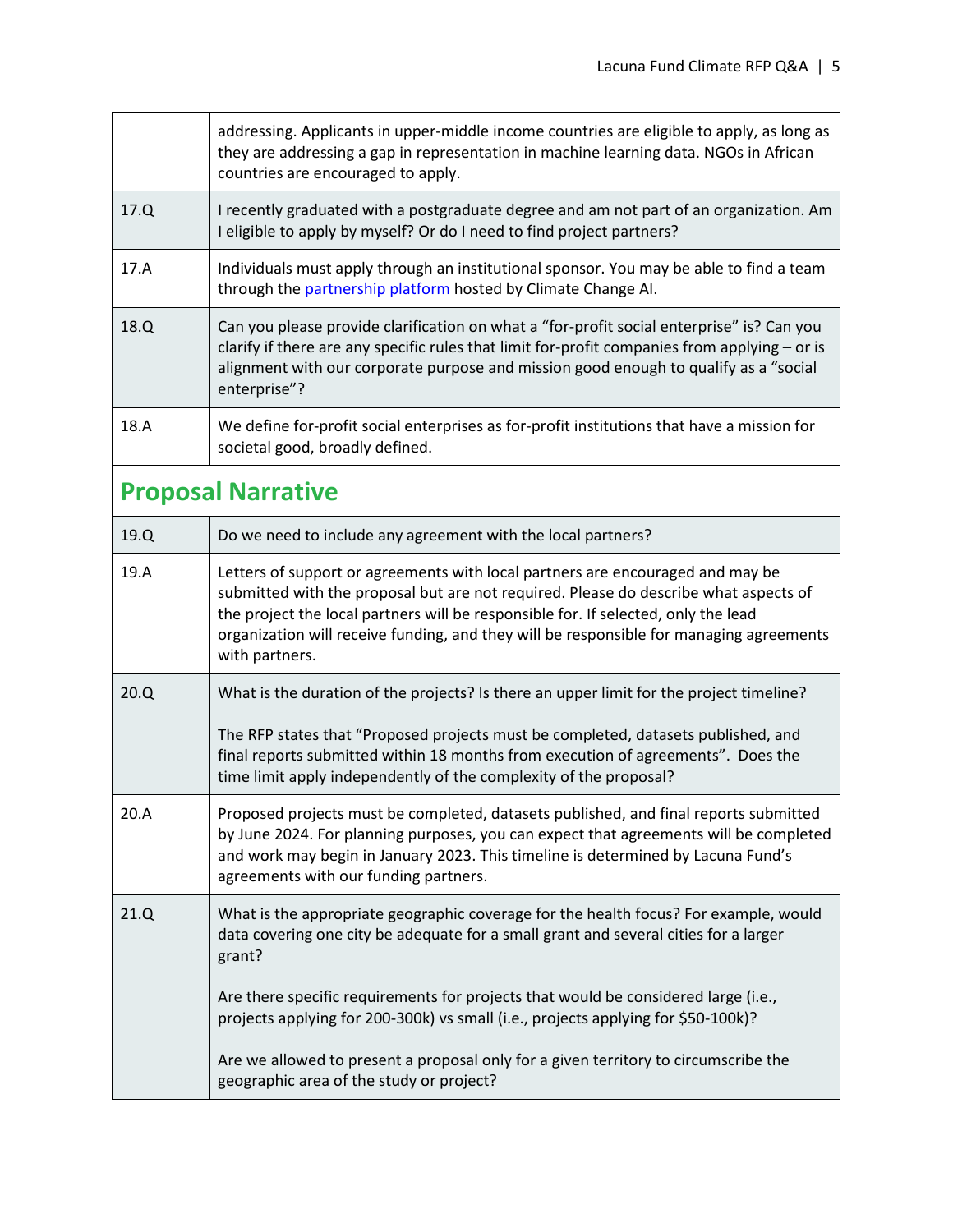| 21.A | We defer to applicants to determine the appropriate geographic focus. The geographic<br>focus and project size should be determined by the needs of the dataset, potential use<br>cases, and your team's expertise, and be reasonable with the proposed budget.                                                                                                                                                                                                                                                                                                                                                                                                                                                                                                                                                                                                              |
|------|------------------------------------------------------------------------------------------------------------------------------------------------------------------------------------------------------------------------------------------------------------------------------------------------------------------------------------------------------------------------------------------------------------------------------------------------------------------------------------------------------------------------------------------------------------------------------------------------------------------------------------------------------------------------------------------------------------------------------------------------------------------------------------------------------------------------------------------------------------------------------|
| 22.Q | Can one project explore more than one geographic region? For example, including<br>South Asia and Africa under one project? Can we have multiple communities in one<br>single proposal?                                                                                                                                                                                                                                                                                                                                                                                                                                                                                                                                                                                                                                                                                      |
| 22.A | Yes, one project can explore multiple geographic regions or communities.                                                                                                                                                                                                                                                                                                                                                                                                                                                                                                                                                                                                                                                                                                                                                                                                     |
| 23.Q | a. Do the datasets have a specific format or platform?<br>b. The RFP specifies that "the dataset and any related IP, such as collection methods,<br>datasheets, how to load or read datasets, or other information to ensure usability<br>should be made available under an open source, by-attribution license (CC-BY 4.0 or<br>similar)." The license "Creative Commons - Atribución-NoComercial-CompartirIgual 4.0<br>Internacional - CC BY-NC-SA 4.0" would be accepted or it will exclude us from the<br>grant?<br>c. As an organization, we follow an approach where we manage the data on behalf of<br>the contributors who are the "true" owners. Any commercial use is prohibited unless<br>compensation goes back to the data-generators. Is it necessary for all datasets<br>generated through this funding to be fully open-sources, and would it be possible to |
|      | limit the availability of these data sets for only non-commercial purposes?                                                                                                                                                                                                                                                                                                                                                                                                                                                                                                                                                                                                                                                                                                                                                                                                  |
| 23.A | a. Projects do not need to use a specific format or platform. The chosen platform should<br>be commonly used and accessible. The format needs to be open and widely available,<br>unless you provide a compelling reason that the dataset needs to be more restrictive.<br>Lacuna Fund will prioritize releasing the intellectual property under a permissive open-<br>source licensing structure, such as Apache 2.0 for any code or other inventions, or CC-BY<br>4.0 International for any other intellectual property (e.g. creative works that are not<br>code, or patentable).                                                                                                                                                                                                                                                                                         |
|      | b. CC BY-NC-SA 4.0 will not be accepted unless the project team gives a compelling<br>reason for using that license instead of CC-BY 4.0. Similarly, licenses limited to non-<br>commercial purposes may be suitable in specific circumstances, but Lacuna Fund will<br>prioritize datasets that will be fully open. Please also consider platforms and formats<br>that are most suitable and follow any existing guidance for your specific domain.                                                                                                                                                                                                                                                                                                                                                                                                                         |
|      | c. Lacuna Fund recognizes evolving practice related to data sovereignty and the need for<br>data contributors to be appropriately compensated for their contributions. Applicants<br>may propose an exception to Lacuna Fund's IP Policy in the appropriate section in the<br>proposal narrative, including licensing for commercial and non-commercial use to<br>maximize the accessibility and impact of the dataset.                                                                                                                                                                                                                                                                                                                                                                                                                                                      |
| 24.Q | Does the project proposal have to be presented in English or it can be in Spanish?                                                                                                                                                                                                                                                                                                                                                                                                                                                                                                                                                                                                                                                                                                                                                                                           |
| 24.A | Proposals may be submitted in English, Spanish, or French.                                                                                                                                                                                                                                                                                                                                                                                                                                                                                                                                                                                                                                                                                                                                                                                                                   |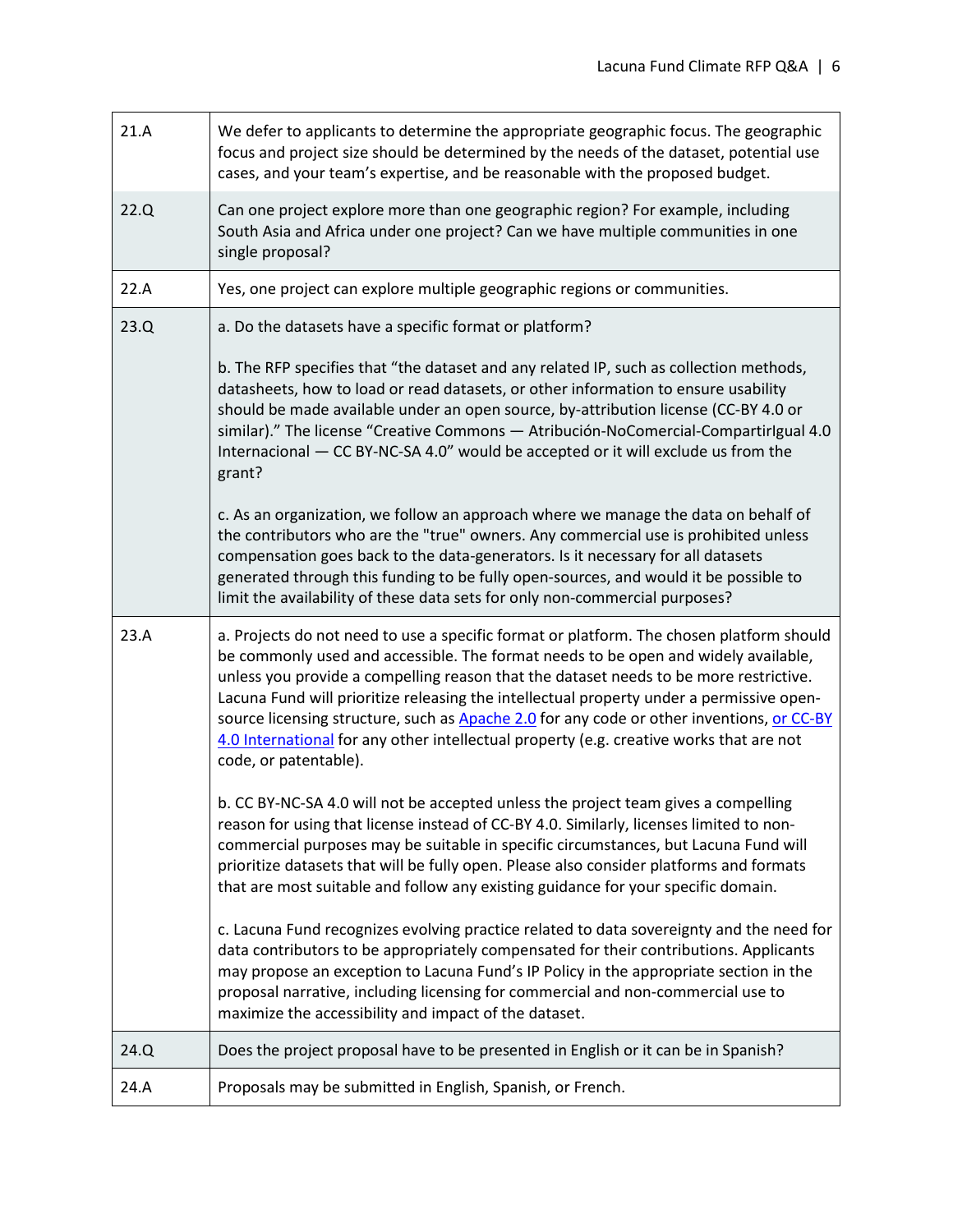| 25.Q | Apart from collecting data, must the proposal include procedures, algorithms, coding,<br>etc. in order to apply AI / ML methods to the data?                                                                                                                                                                                                                                                                                                                                                                                          |
|------|---------------------------------------------------------------------------------------------------------------------------------------------------------------------------------------------------------------------------------------------------------------------------------------------------------------------------------------------------------------------------------------------------------------------------------------------------------------------------------------------------------------------------------------|
|      | Can the proposal also include a test case where ML/AI can also be used in addition to<br>creating missing data sets for climate and health issues or proposal should only stick to<br>the creation of data sets?                                                                                                                                                                                                                                                                                                                      |
|      | Does this RFP only fund the generation, enhancement or augmentation of a dataset or<br>can applications also request funding for projects and interventions that propose to use<br>the generated dataset?                                                                                                                                                                                                                                                                                                                             |
| 25.A | Lacuna Fund principally supports the creation, annotation, augmentation, release, and<br>maintenance of datasets for the training and evaluation of machine learning models.<br>Budgets may include funds for baseline models, algorithms, or other tools to make the<br>dataset more usable. Per the Selection Criteria (see "Efficiency" in Section 2 of the<br>Request for Proposals), projects should not duplicate already openly available<br>resources, and all resources must be licensed subject to Lacuna Fund's IP Policy. |
| 26.Q | Will we have contact with a mentor for guidance on the proposal?                                                                                                                                                                                                                                                                                                                                                                                                                                                                      |
| 26.A | Lacuna Fund is partnering with Climate Change AI (CCAI) to provide a digital partnership<br>platform where teams or individuals seeking to collaborate can connect and find<br>potential partners. CCAI will also facilitate a mentorship program to connect potential<br>applicants with experts working in relevant topic areas. Register here for the<br>partnership and mentorship platform!                                                                                                                                      |
| 27.Q | What are the steps to send the proposal? Do I have to register with the foundation<br>before applying?                                                                                                                                                                                                                                                                                                                                                                                                                                |
| 27.A | Please submit proposals through the application portal (either Climate & Energy or<br>Climate & Health). You will need to create an account on the application portal, but no<br>further registration is necessary.                                                                                                                                                                                                                                                                                                                   |
| 28.Q | Can you provide some clarity on how you plan on determining label quality, as well as<br>measurements for data quality given size, variance, and type?                                                                                                                                                                                                                                                                                                                                                                                |
| 28.A | Applicants should consider how they will ensure label quality within the context of their<br>specific dataset, use case(s), and context for data collection and annotation. The<br>Technical Advisory Panel will assess proposals based on the selection criteria in Section<br>2 of the RFP document, which include quality, feasibility, qualifications of the team, and<br>linkage to use cases.                                                                                                                                   |
|      | When measurements of data quality are available for the type of dataset proposed,<br>applicants are encouraged to include them in their proposal narrative. Including<br>detailed information on proposed dataset size, collection methodology, and QA/QC<br>methods for annotation may also be valuable.                                                                                                                                                                                                                             |
| 29.Q | What type of dataset is preferred for this proposal, is it a primary dataset or secondary<br>dataset?                                                                                                                                                                                                                                                                                                                                                                                                                                 |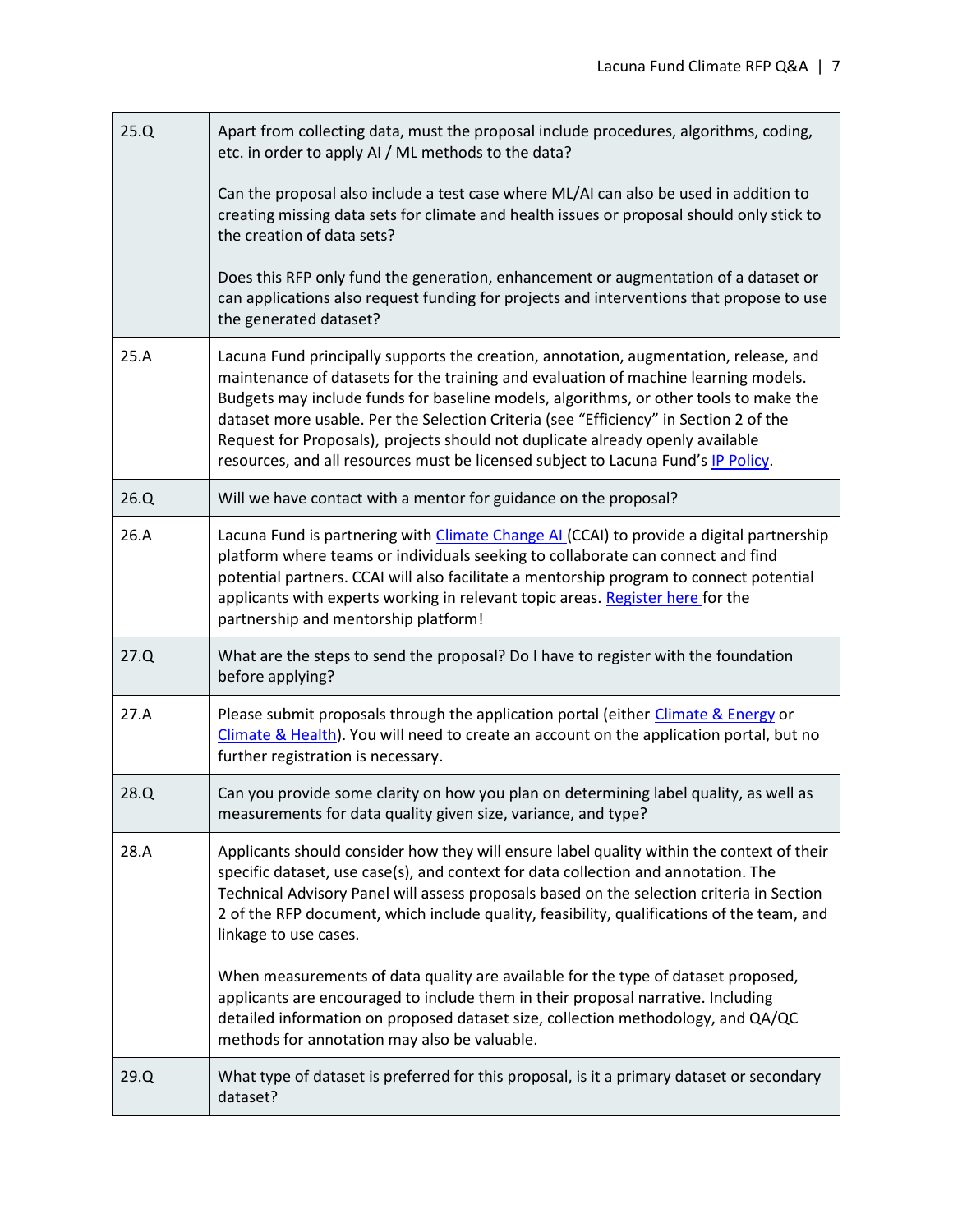| 29.A          | We do not have a preference. Dataset proposals will be evaluated on resource<br>efficiency, including making use of existing resources where available, in addition to<br>quality and other selection criteria included in Section 2 of the RFP document. If you<br>decide to use secondary data, please confirm that you have permission to release it<br>publicly per Lacuna Fund's Intellectual Property Policy.                                                                                                                                                                                                         |
|---------------|-----------------------------------------------------------------------------------------------------------------------------------------------------------------------------------------------------------------------------------------------------------------------------------------------------------------------------------------------------------------------------------------------------------------------------------------------------------------------------------------------------------------------------------------------------------------------------------------------------------------------------|
| 30.Q          | Is there a gender factor to be considered in the formation of a team? Is there a<br>preference for female involvement in the team of researchers?                                                                                                                                                                                                                                                                                                                                                                                                                                                                           |
| 30.A          | Given that Lacuna Fund aims for datasets that are representative and inclusive of race,<br>gender, ethnicity, ability, etc., we encourage teams to also be representative of all<br>identities, including gender.                                                                                                                                                                                                                                                                                                                                                                                                           |
| 31.Q          | Is it necessary for all datasets generated through this funding to be fully open-sources,<br>and would it be possible to limit the availability of these data sets for only non-<br>commercial purposes?                                                                                                                                                                                                                                                                                                                                                                                                                    |
| 31.A          | Per Lacuna Fund's Intellectual Property Policy, the dataset and any related IP, such as<br>collection methods, models, datasheets, how to load or read datasets, or other<br>information to ensure usability should be made available under an open source, by-<br>attribution license (CC-BY 4.0 or similar). You may propose more restrictive licensing in<br>order to protect privacy or prevent harm. If you are requesting more restrictive<br>licensing, provide a rationale for this.                                                                                                                                |
| 32.Q          | Would Zenodo be acceptable as data repository?<br>Is the platform OSF.io acceptable?                                                                                                                                                                                                                                                                                                                                                                                                                                                                                                                                        |
| 32.A          | Yes, Zenodo and OSF.io are acceptable. Lacuna Fund will prioritize releasing the<br>intellectual property under a permissive open-source licensing structure, such as<br>Apache 2.0 (https://opensource.org/licenses/Apache-2.0) for any code or other<br>inventions, or CC-BY 4.0 International (https://creativecommons.org/licenses/by/4.0/)<br>for any other intellectual property (e.g. creative works that are not code, or patentable,<br>such as datasets). Any platforms used should facilitate publication under such licensing<br>structure and ensure dataset discoverability and easy publication of metadata. |
| 33.Q          | Are we sourcing for the dataset or are you providing one for analytic study?                                                                                                                                                                                                                                                                                                                                                                                                                                                                                                                                                |
| 33.A          | Lacuna Fund supports the creation, annotation, expansion, release, and maintenance of<br>datasets for the training and evaluation of machine learning models. Lacuna Fund is not<br>providing a dataset for analytic study. Project teams are welcome to use existing<br>datasets in their projects, with appropriate permissions.                                                                                                                                                                                                                                                                                          |
| <b>Budget</b> |                                                                                                                                                                                                                                                                                                                                                                                                                                                                                                                                                                                                                             |
| 34.Q          | How much money for each project? Do you have a budget limitation for the proposals?                                                                                                                                                                                                                                                                                                                                                                                                                                                                                                                                         |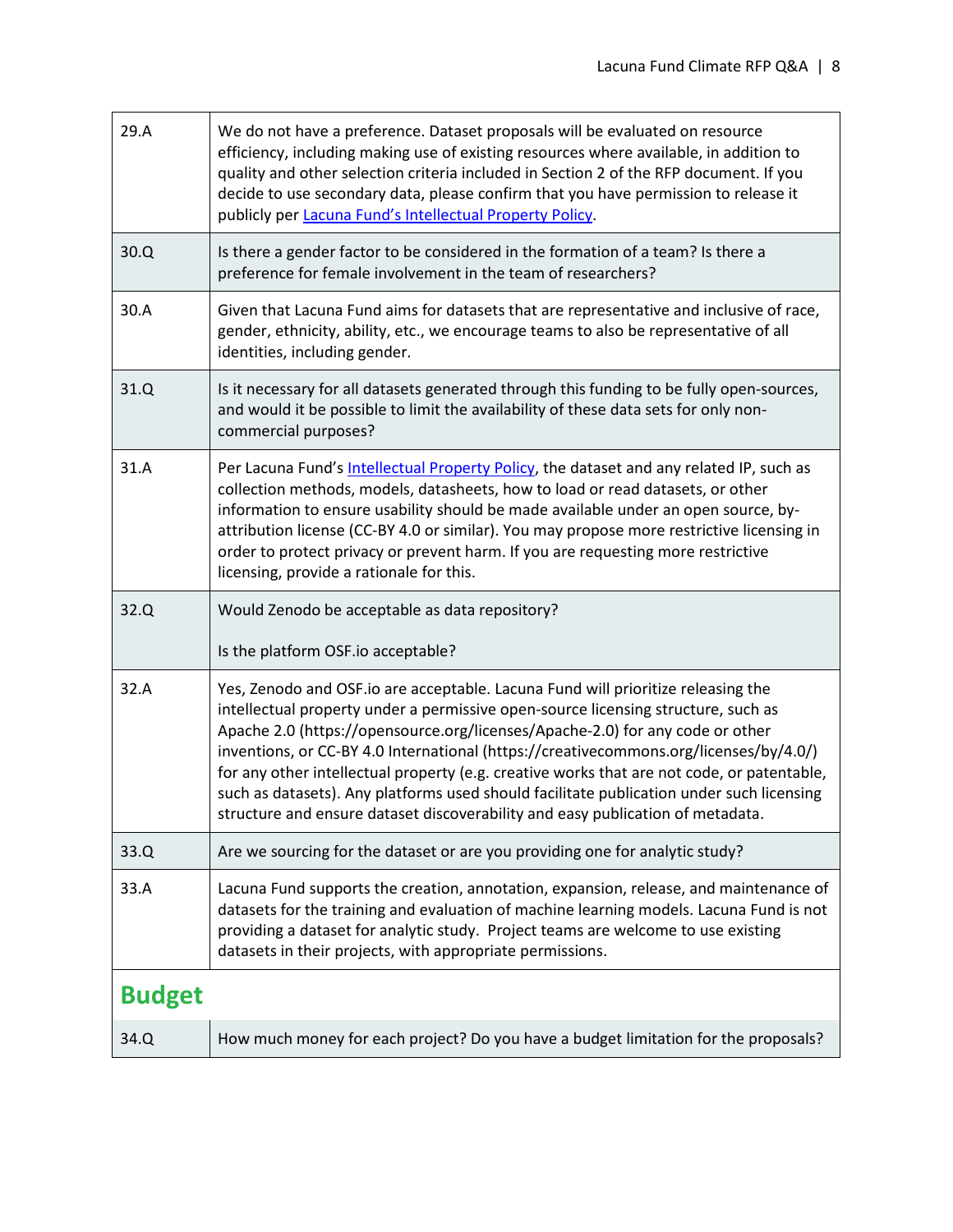| 34.A | The budget is up to the project teams. We hope to fund a few larger proposals in the<br>USD\$151,000 - \$300,000 range and a higher number of smaller proposals in the<br>USD\$50,000 - \$150,000 range.                                                                    |
|------|-----------------------------------------------------------------------------------------------------------------------------------------------------------------------------------------------------------------------------------------------------------------------------|
| 35.Q | Is it possible to finance the infrastructure to collect the dataset? Can the budget include<br>funding for technical instruments (e.g., weather stations, water level, or meteorological<br>sensors)?                                                                       |
| 35.A | Infrastructure and equipment are eligible for funding as long as they are used to create<br>or expand a dataset that will be publicly available.                                                                                                                            |
| 36.Q | How is it envisioned to deal with scenarios where communities may seek monetary or<br>non-monetary benefits for providing their data?                                                                                                                                       |
|      | Community consultation needed to be elaborate and budgeted for - will this budget<br>item be allowed?                                                                                                                                                                       |
| 36.A | You may include compensation for communities under data costs in your budget.                                                                                                                                                                                               |
| 37.Q | Translators may be necessary working with indigenous people. Is this staffing<br>component allowed?                                                                                                                                                                         |
| 37.A | Yes, translators are allowed.                                                                                                                                                                                                                                               |
| 38.Q | Is the travelling cost to collect data is inclusive? Also international travel to engage with<br>international experts for data collection? Is travel for the coordinator or another<br>member of the project team allowed?                                                 |
| 38.A | Yes, travel costs for these purposes are allowed.                                                                                                                                                                                                                           |
| 39.Q | Do you have cap rates for staff costs by level, i.e. national vs international experts?                                                                                                                                                                                     |
| 39.A | We do not have cap rates for staff. The Technical Advisory Panel members will assess if<br>staff costs are reasonable. However, we do have caps on indirect costs, which are<br>indicated in each RFP.                                                                      |
| 40.Q | Is there information available about the co-financing required by the applicant?                                                                                                                                                                                            |
| 40.A | There is no co-financing required by the applicant. However, if co-financing is available<br>or in-kind contributions are made (e.g., research administration costs provided by the<br>university, etc.), please state this in the budget narrative and proposal narrative. |
| 41.Q | Can we include the budget for buying a server and database for storing the collected<br>datasets?                                                                                                                                                                           |
| 41.A | Please see a full list of allowed costs on pages 10 and 11 of the RFP.                                                                                                                                                                                                      |
|      | Buying a server and database is allowed. However, purchasing a physical server to host<br>the dataset onsite may not be the most cost effective nor sustainable approach.<br>Applicants should consider the sustainability plan and dataset hosting and accessibility       |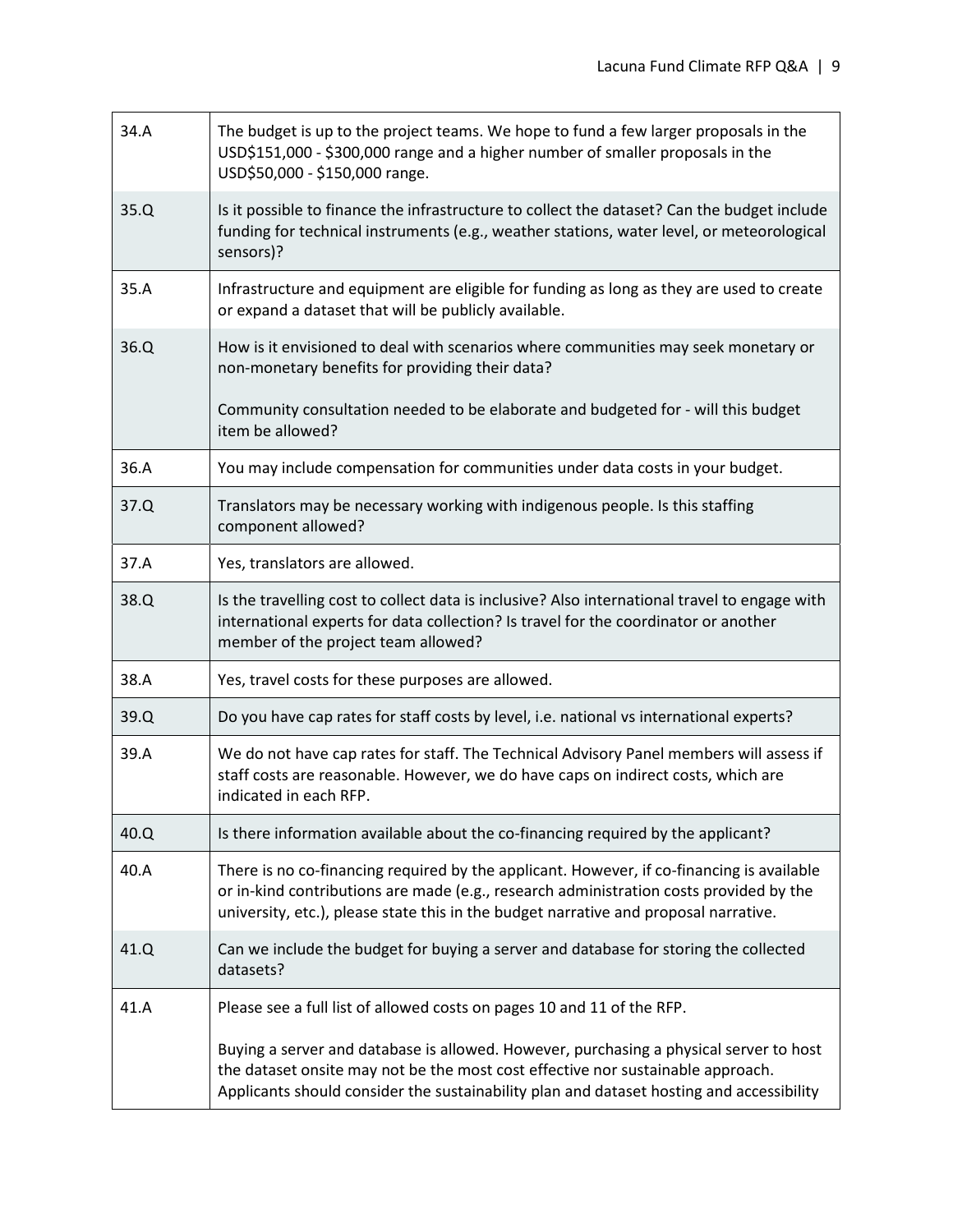|                             | plan that best meets the selection criteria, in particular the efficiency, sustainability, and<br>transformational impact criteria.                                                                                                   |  |
|-----------------------------|---------------------------------------------------------------------------------------------------------------------------------------------------------------------------------------------------------------------------------------|--|
| 42.Q                        | Is it possible to add lines to the budget?                                                                                                                                                                                            |  |
| 42.A                        | Yes, you may add lines to the budget.                                                                                                                                                                                                 |  |
| 43.Q                        | In what currency should the budget be quoted? What is the exchange rate to be used<br>for the budget?                                                                                                                                 |  |
| 43.A                        | Budgets should be quoted in US dollars. Applicants determine their exchange rates.                                                                                                                                                    |  |
| <b>Reporting</b>            |                                                                                                                                                                                                                                       |  |
| 44.Q                        | Could you share a bit about your grant reporting requirements?                                                                                                                                                                        |  |
| 44.A                        | Grantees submit a midterm and final report. In the midterm report, we ask for progress<br>on deliverables that you identified in your proposal. In final report, we ask grantees to<br>submit deliverables and a link to the dataset. |  |
| 45.Q                        | Are lessons learnt part of the completed deliverables in final report?                                                                                                                                                                |  |
| 45.A                        | Yes, we invite grantees to share 1-3 lessons learned in both the midterm and final<br>reports.                                                                                                                                        |  |
| <b>Climate &amp; Energy</b> |                                                                                                                                                                                                                                       |  |

| 46.Q | Are we specifically talking about KWatts/MWatts data for energy demand and supply?                                                                                                                                                                                                                                                                                                                                                                                                                                                    |
|------|---------------------------------------------------------------------------------------------------------------------------------------------------------------------------------------------------------------------------------------------------------------------------------------------------------------------------------------------------------------------------------------------------------------------------------------------------------------------------------------------------------------------------------------|
|      | Do the energy data have to be hourly, daily, or annually?                                                                                                                                                                                                                                                                                                                                                                                                                                                                             |
| 46.A | The Climate & Energy call for proposals includes a wide range of potential topics.<br>Demand in megawatt-hours is one idea, but there are other relevant data too. Demand<br>can also connect to other energy consumption, such as buildings, transport, and energy<br>efficiency questions. Another consideration could be how to manage demand, not just<br>measure it in megawatts. There is no requirement that the data be hourly, daily, or<br>annually - propose whatever makes the most sense for your project and use cases. |
|      |                                                                                                                                                                                                                                                                                                                                                                                                                                                                                                                                       |
| 47.Q | Do you prefer that applicants compile existing energy data?                                                                                                                                                                                                                                                                                                                                                                                                                                                                           |
| 47.A | We do not have a preference between compilation of existing or collection of new data.<br>Consider which will have a greater impact for machine learning data and/or addresses a<br>compelling use case. Please reference the Selection Process and Evaluation Criteria on<br>page 4 of the RFP for more information on how proposals are evaluated.                                                                                                                                                                                  |
| 48.Q | Would a data set renewable energy expenditure of subnational governments in a single<br>African country be a potentially viable proposal? It focuses on public energy demand.                                                                                                                                                                                                                                                                                                                                                         |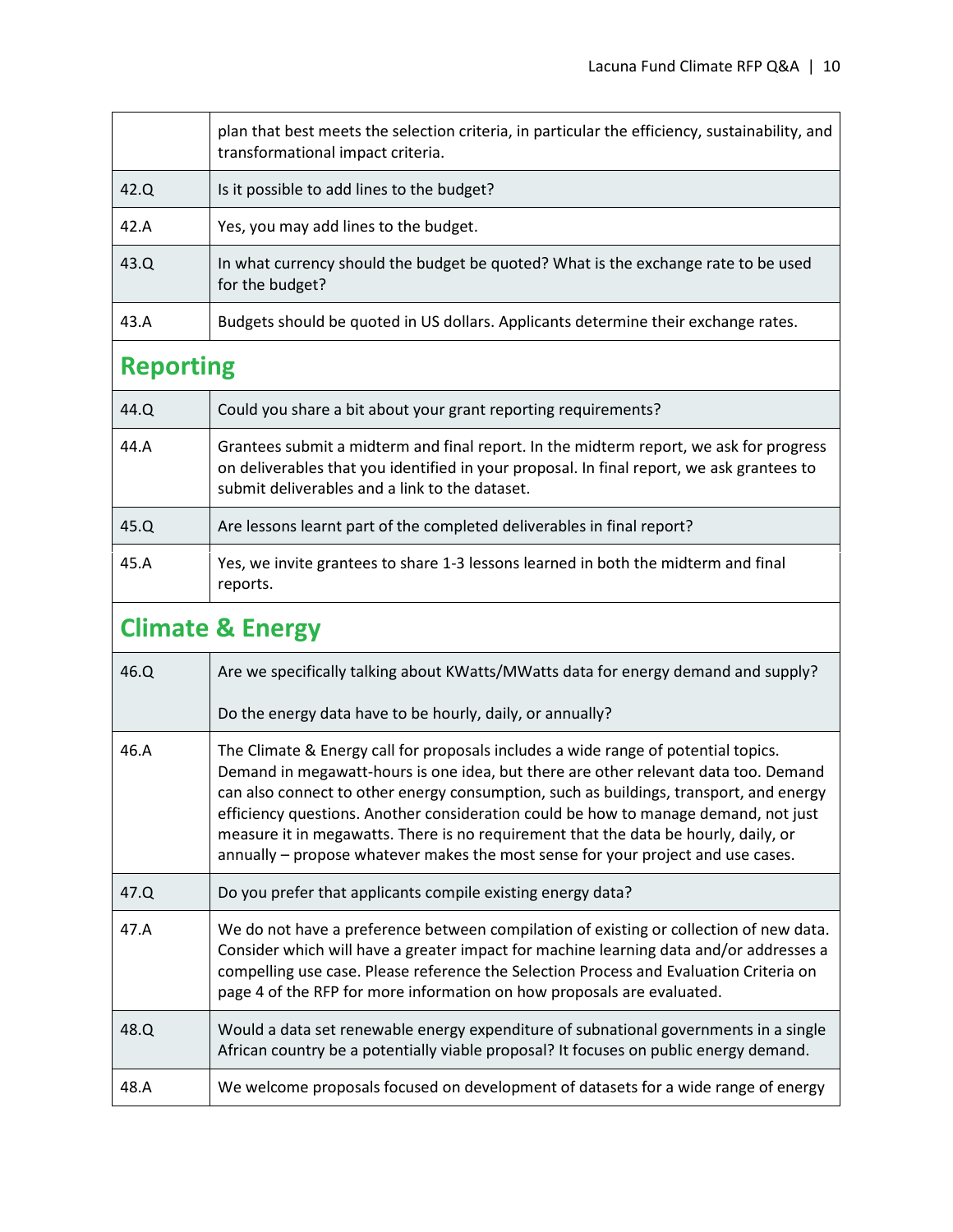|                             | applications, including energy demand and renewable energy. Please see the Purpose<br>and Need section on page 6-7 of the RFP for a sample of the type of datasets and use<br>cases projects could consider addressing.                                                                                                                                                                                                                                                                                                                                                                                                                                                           |
|-----------------------------|-----------------------------------------------------------------------------------------------------------------------------------------------------------------------------------------------------------------------------------------------------------------------------------------------------------------------------------------------------------------------------------------------------------------------------------------------------------------------------------------------------------------------------------------------------------------------------------------------------------------------------------------------------------------------------------|
| 49.Q                        | We have collected a lot of information regarding grid and transmission networks for a<br>state in a low- or middle-income country, but these are all from the government and are<br>confidential. Can such data also be included in the proposed database?                                                                                                                                                                                                                                                                                                                                                                                                                        |
| 49.A                        | Per Lacuna Fund's Intellectual Property Policy, the dataset and any related IP, such as<br>collection methods, models, datasheets, how to load or read datasets, or other<br>information to ensure usability should be made available under an open source, by-<br>attribution license (CC-BY 4.0 or similar). Applicants are encouraged to consider<br>strategies such as aggregation or other forms of anonymization in order to make the<br>data as open as possible. More restrictive licensing will be considered on a case-by-case<br>basis in order to protect privacy or prevent harm. Proposals requesting a more<br>restrictive license must provide a clear rationale. |
| <b>Climate &amp; Health</b> |                                                                                                                                                                                                                                                                                                                                                                                                                                                                                                                                                                                                                                                                                   |
| 50.0                        | Would screening of a potato germplasm for drought resistance/tolerance be<br>appropriate for climate and health call? We are thinking about its importance for food<br>security.                                                                                                                                                                                                                                                                                                                                                                                                                                                                                                  |
| 50.A                        | See the Purpose and Need section on pages 5-6 of the RFP. We are seeking datasets<br>that will help us better understand the impacts of climate change on human and<br>community health and interventions that could mitigate these impacts. If you are able<br>to clearly show how the proposed dataset will help to better understand or mitigate an<br>indirect effect of climate change (e.g., food security) on health, it may be appropriate<br>for the climate and health call.                                                                                                                                                                                            |
| 51.Q                        | Ecosystem health and climate change go hand in hand. We are interested in applying<br>with a project that directly addresses high-level data gaps in the wildlife conservation<br>sector. Is this potentially within the scope of your needs?                                                                                                                                                                                                                                                                                                                                                                                                                                     |
| 51.A                        | This request for proposals focuses on community and human health. We anticipate<br>releasing another RFP focused on climate, biodiversity, agriculture, and forests later this<br>year or early next year. Ecosystem health and wildlife conservation would be a better fit<br>for that RFP.                                                                                                                                                                                                                                                                                                                                                                                      |
| 52.Q                        | Could Epigenetics and its influence on health and "certain" diseased phenotypes be a<br>particular invitation for the call?                                                                                                                                                                                                                                                                                                                                                                                                                                                                                                                                                       |
| 52.A                        | See the Purpose and Need section on pages 5-6 of the RFP. We are seeking datasets<br>that will help us better understand the impacts of climate change on human and<br>community health and interventions that could mitigate these impacts. If the proposed<br>dataset links epigenetics to climate change and health, it could be a fit.                                                                                                                                                                                                                                                                                                                                        |